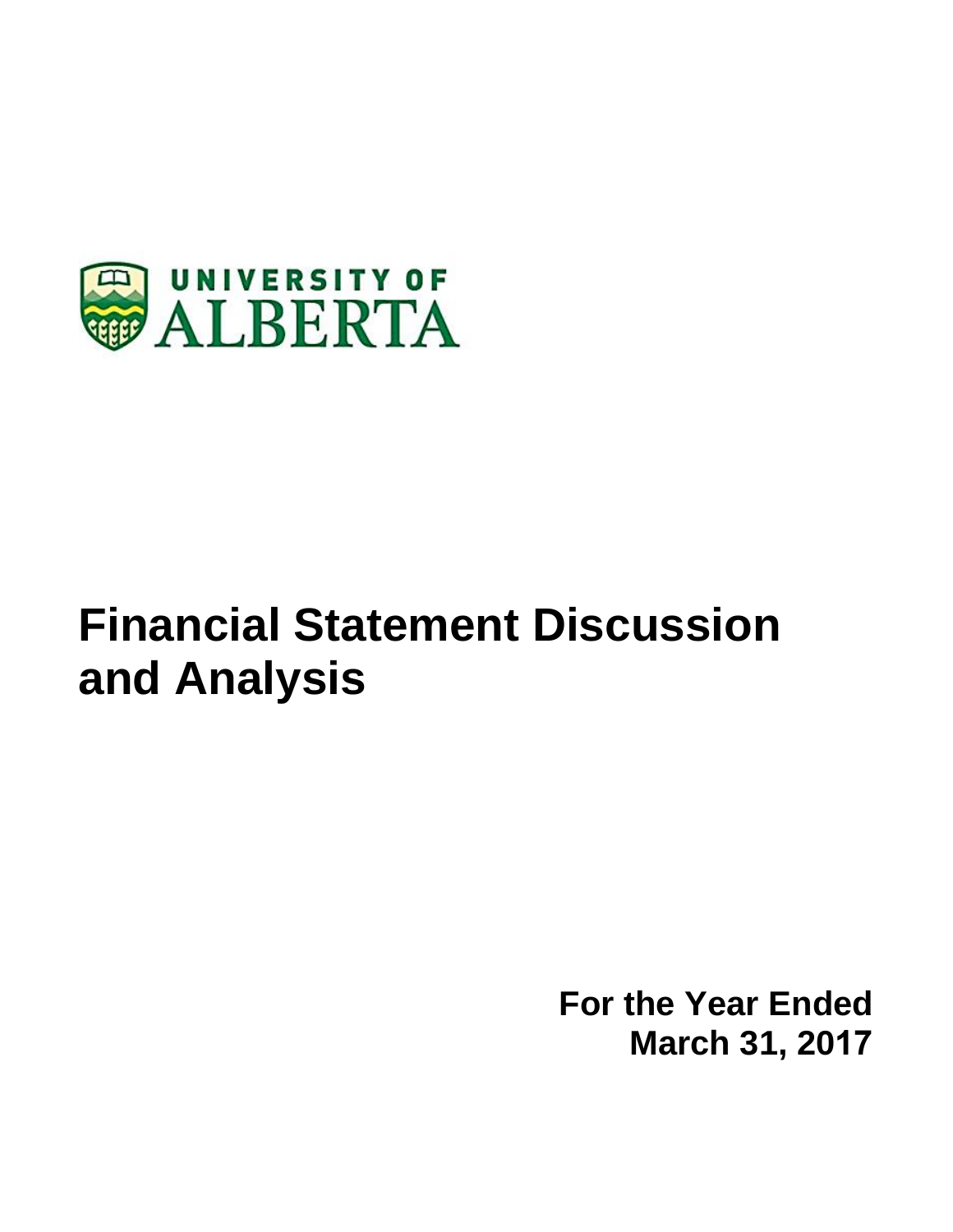The financial statement discussion and analysis should be read in conjunction with the University of Alberta audited financial statements. The university's financial statements have been prepared in accordance with Canadian Public Sector Accounting Standards. For more in-depth discussion and analysis of the university's goals and objectives please refer to the following documents:

For the Public Good, Comprehensive Institutional Plan, Investment Reports. http://uofa.ualberta.ca/reporting

The financial statement discussion and analysis provides an overview of the university's:

- $\geq$  Summary of Financial Results<br>  $\geq$  Revenue and Expense
- $\triangleright$  Revenue and Expense<br> $\triangleright$  Capital Acquisitions
- Capital Acquisitions
- $\triangleright$  Net Debt
- $\triangleright$  Net Assets
- $\triangleright$  Areas of Significant Financial Risk

## **Summary of Financial Results**

The university ended the year with an annual surplus of \$83.4 million. Of this amount \$58.3 million are donations directed to endowments and endowment capitalized investment income and therefore are not available for spending. The annual operating surplus of \$25.1 million (budget: \$37.6; 2% of total revenue) was primarily used for purchases of capital assets and debt repayment.

Net assets of \$1,873.2 million increased from the prior year (2016: \$1,677.3). The increase is mainly due to an increase in endowments.





## **Expense by Object**



Materials, supplies & services, utilities

Salaries & employee benefits

Maintenance & repairs

Scholarships & bursaries

Amortization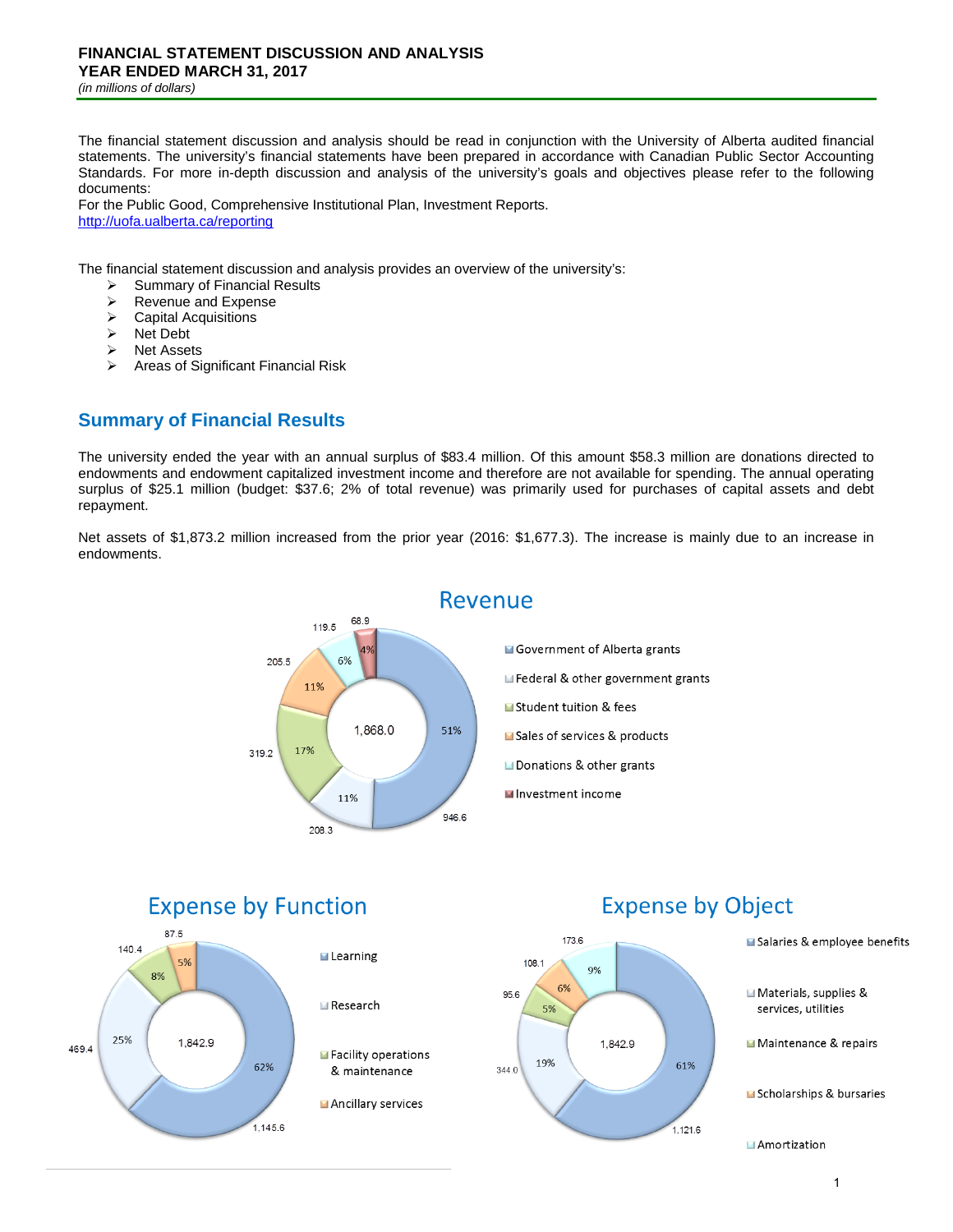## **Revenue**

Total revenue for the period was \$1,868.0 million, an increase of \$28.0 million over the prior year and \$8.6 million (0.5%) less than budget. Government of Alberta grants are the single largest source of university revenue at 51% of total revenue.



Government of Alberta grants (GoA) represent the university's single largest source of funding for university activities. The GoA has increased the Campus Alberta grant (base operating grant) by 2%. GoA grants are comparable to budget. Although grants received for restricted purposes were greater than prior year, the expenditures were less than budget, thereby deferring the recognition of this grant revenue until next year.

Federal and other government grants primarily support the university's research activities. Grants are more than budget due to higher than budgeted expenditures, thereby recognizing more than budgeted revenue.

Student tuition and fees budget has remained relatively unchanged from prior year. Tuition includes instructional fees (linked to annual CPI increase), market modifiers, program differential fees and international student fees. In June 2015 the GoA announced a two year regulated tuition freeze. In October 2016 the GoA announced that this freeze will be extended to 2018. GoA has replaced this funding with an infusion of cash that is reflected in GoA grant revenues.

Student tuition and fees is less than budget mainly due to lower than budgeted enrolment.

(enrolment - \$4.0; enrolment with market modifiers and program differentials - \$9.4)

Sales of services and products revenues are generated by ancillary services and faculties and administrative units to both individuals and external organizations. Ancillary services generated sales of \$94.8 million, while other units generated sales of \$110.7 million. Sales revenue is slightly more than budget.

Donations and other grants support many university activities. Revenue is less than budget due to less than anticipated expenditures in the restricted funds, thereby deferring the recognition of some grants and donations until next year.

Investment income is \$6.2 million more than budget. Investments fall into two categories, the Unitized Endowment Pool (UEP) and the Non-Endowed Investment Pool (NEIP). The UEP had a return of 14.9% (2016: (0.4%) loss) and represents the majority of the university's longterm investment strategy. The NEIP investments which are allocated to the short-, mid- and long-term investment strategies had a return of 4.4% (2016: 0.6% return).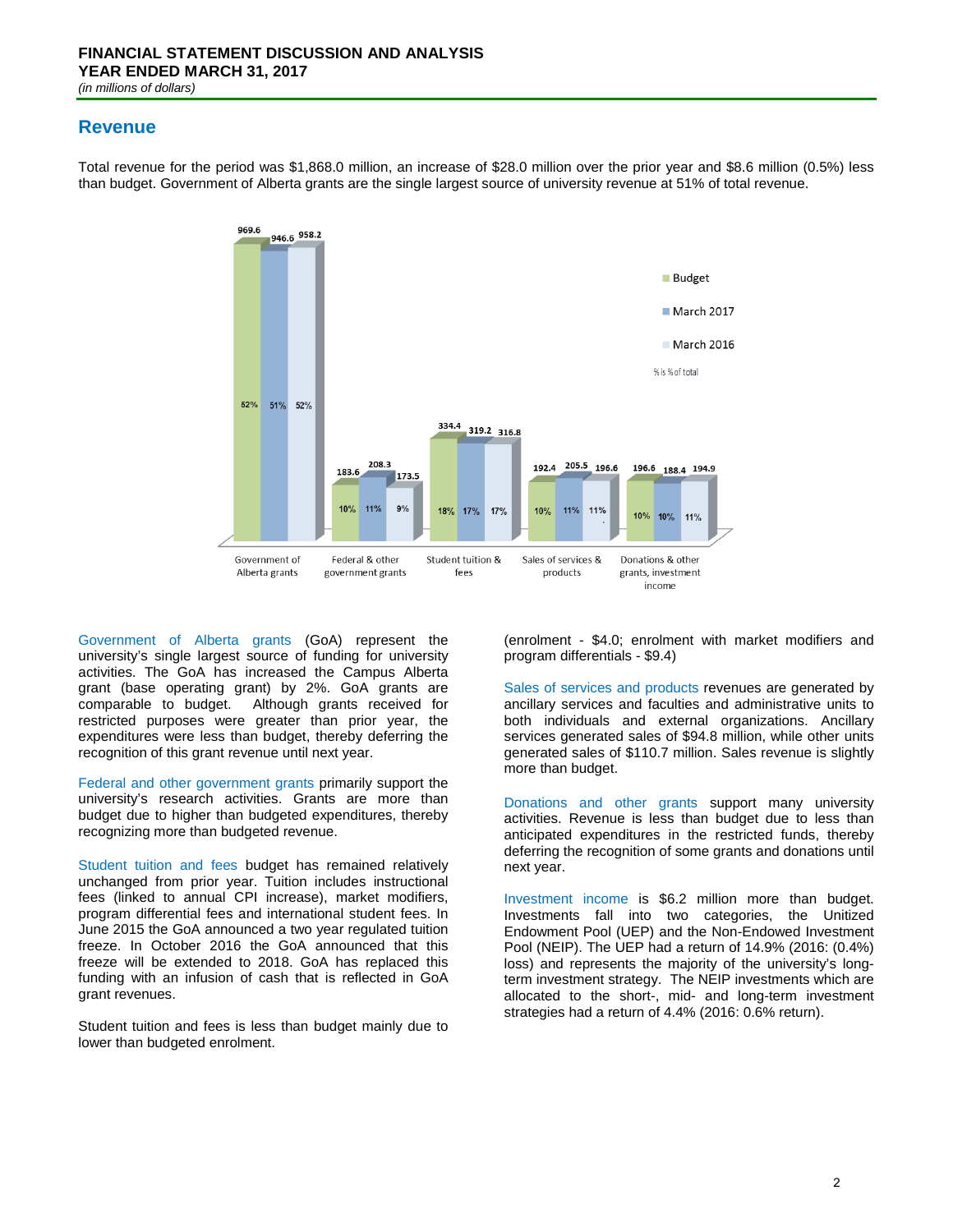## **Expense**

Total expense for the year was \$1,842.9 million, an increase of \$36.0 million over the prior year and \$3.9 million (0.2%) more than budget. Salaries and employee benefits are the single largest expense representing 61% of total expense.

#### **Expense by Object**



Salaries and employee benefits are comparable to budget.

Materials, supplies and services are comparable to budget. Utilities are less than budget due to lower than budgeted utility rates.

Maintenance and repairs is comparable to budget.

Scholarships and bursaries are more than budget due to graduate scholarships (not budgeted) in the research fund and a change in the graduate student agreement. Under the new agreement graduate research assistantship fellowship payments that had previously been paid as salaries are now paid as bursaries.

Amortization is comparable to budget.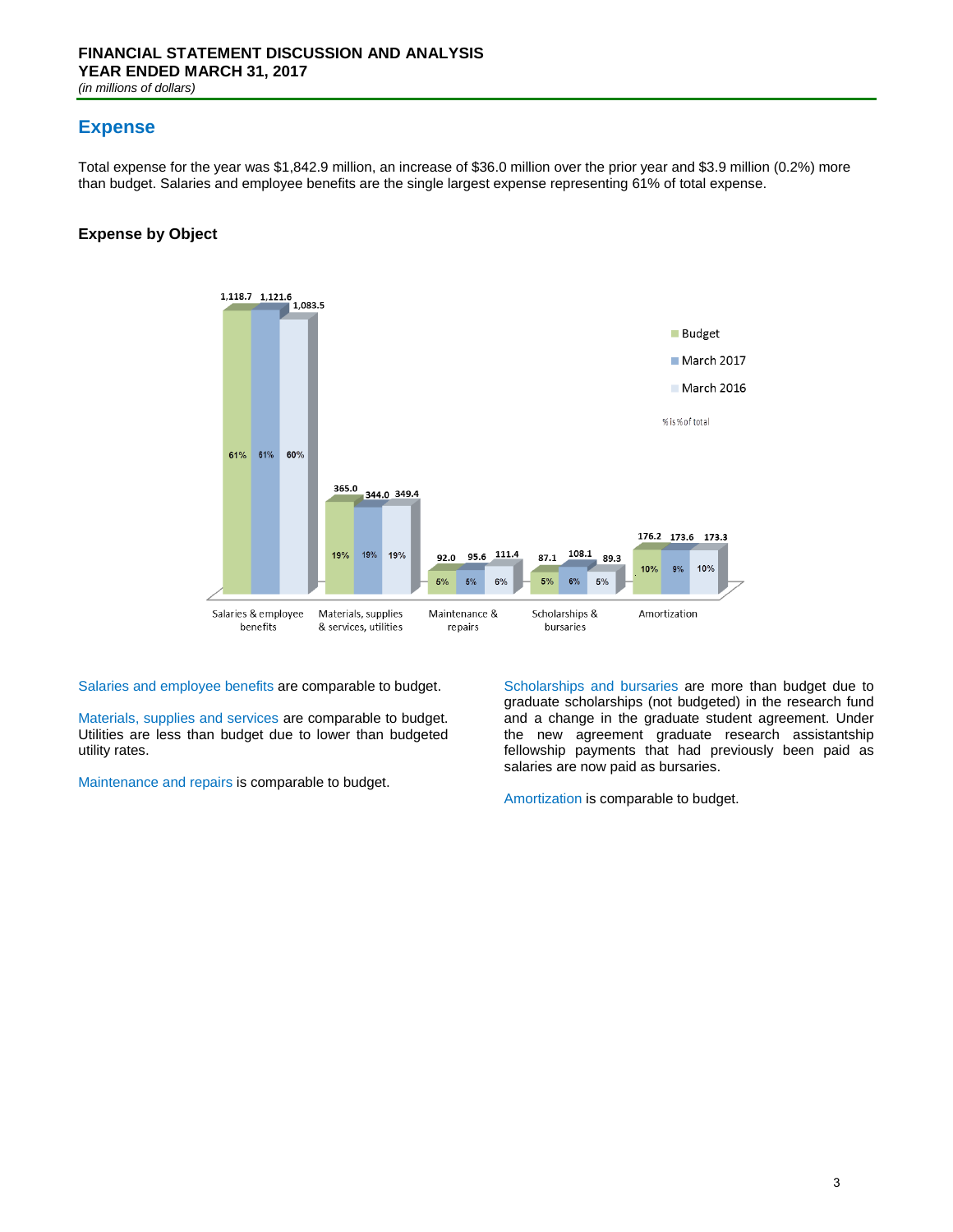#### **Expense by Function**



Learning effectively represents the operating activities of the university. A significant component of this category is salary and employee benefit costs. Learning also represents non-research activity funded though restricted grants and donations and includes undergraduate student scholarships, student bursaries, teaching and learning programs, and community service. This expense is comparable to budget.

Research activities expenses are funded by restricted grants and donations as well as internal funds designated for research related spending. This expense is comparable to budget.

Facility operations and maintenance represents the cost of maintaining university facilities and grounds. This expense is comparable to budget.

Ancillary services include the university bookstore, parking services, utilities and student residences. Ancillary services are less than budget mainly due to lower utility rates.

## **Capital Acquisitions**

The university expended \$145.3 million (March 2016: \$149.9) on construction and other tangible capital asset acquisitions.

The most significant construction and capital asset acquisitions in 2017 are:

- Three new residence construction projects Peter Lougheed Hall, East Campus Village and Lister
- Research Collections Resource Facility a new facility to replace the existing document storage site
- University of Alberta Botanic Garden Aga Khan Garden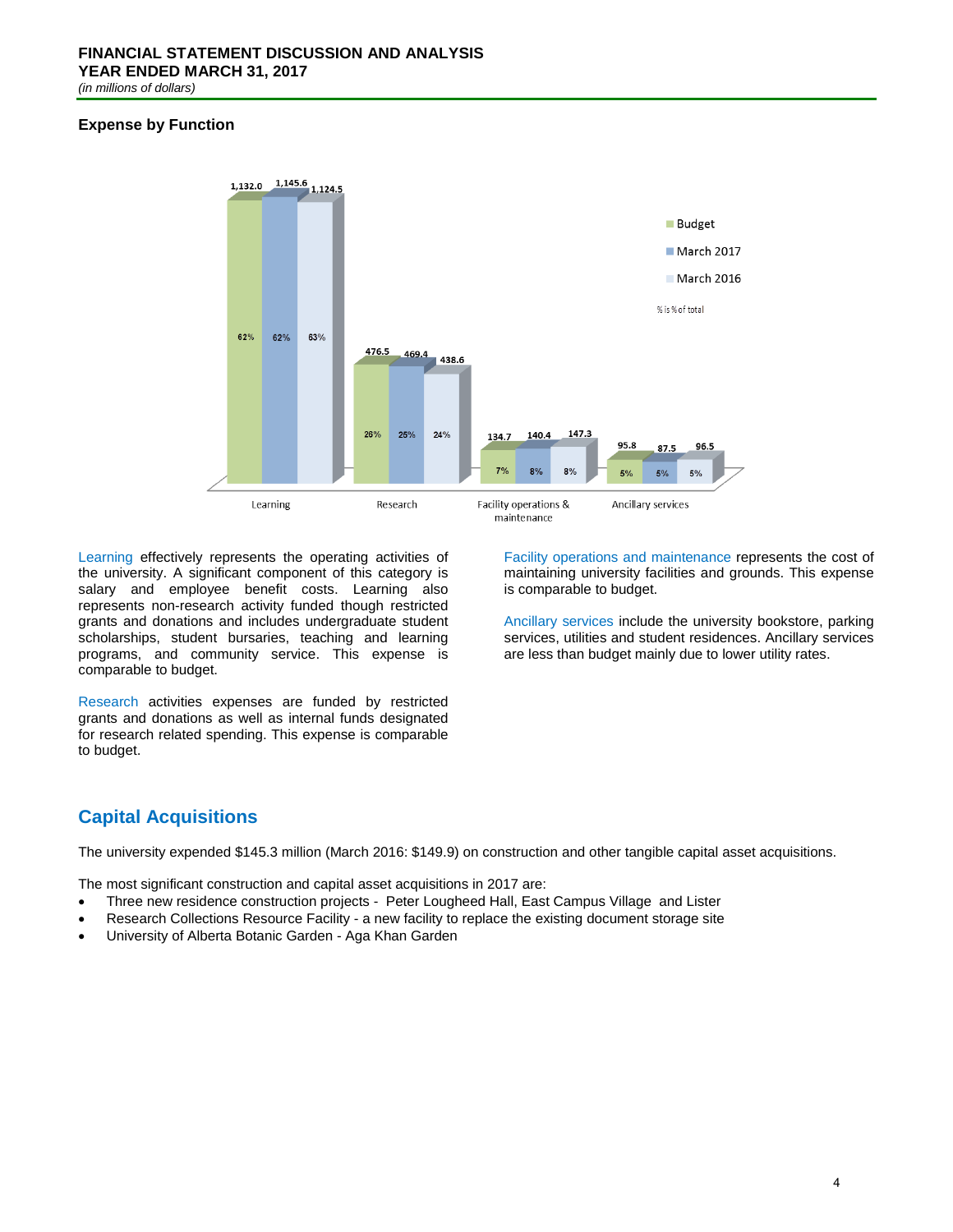## **Net Debt**

The university's liquidity needs are met primarily through operating cash flows, working capital balances and capital expansion funding received through grants or long-term debt. Net financial assets (net debt) is a measure of an organization's ability to use its financial assets to cover liabilities and fund future operations. University management monitors net financial assets (net debt) excluding portfolio investments restricted for endowments, as these are the assets the university has available for future spending.

The net debt (excluding portfolio investments restricted for endowments) indicates that the university has a \$227.4 million deficiency (2016: \$234.0 deficiency). The deficiency can be attributed to employee future benefit liabilities (2017: \$251.1; 2016: \$259.1) which include the Universities Academic Pension Plan (UAPP) (2017: \$157.6; 2016: \$170.7) and other benefit plans such as supplementary retirement, long-term disability and early retirement (2017: \$93.5; 2016: \$88.4). The UAPP has a plan in place to address the unfunded liability and the university plans to use working capital to fund the other benefit plans (refer to the employee future benefit liabilities note in the financial statements for further information).

## **Net Assets**

The net assets measure provides the net economic position of the university from all years of operations. Net assets are comprised of:

|                                       | <b>March 2017</b> |         | March 2016 |         |
|---------------------------------------|-------------------|---------|------------|---------|
| Endowments                            |                   | 1.304.3 | \$         | 1.149.7 |
| Investment in tangible capital assets |                   | 585.0   |            | 551.4   |
| Accumulated deficit from operations   |                   | (16.1)  |            | (23.8)  |
| Net assets                            |                   | 1.873.2 |            | .677.3  |

Endowments represent contributions from donors that are required to be maintained intact in perpetuity, as well as capitalized investment income that is also required to be maintained in perpetuity to protect the economic value of the endowment. Therefore endowments are not available for spending. The university's endowment spending policy provides for an annual spending allocation to support a variety of key initiatives in the areas of academic programs, chairs and professorships, scholarships, bursaries and research. The increase to endowments of \$154.6 million is due to new donations (\$34.7) and capitalized investment income (\$119.9). The endowment spending allocation was \$36.8 million (2016: \$35.7).

The \$33.6 million increase in tangible capital assets consists of acquisitions (\$97.5) and debt repayments (\$10.5), less new financing (\$15.2) and amortization (\$59.2).

The accumulated deficit from operations was reduced by \$7.7 million.